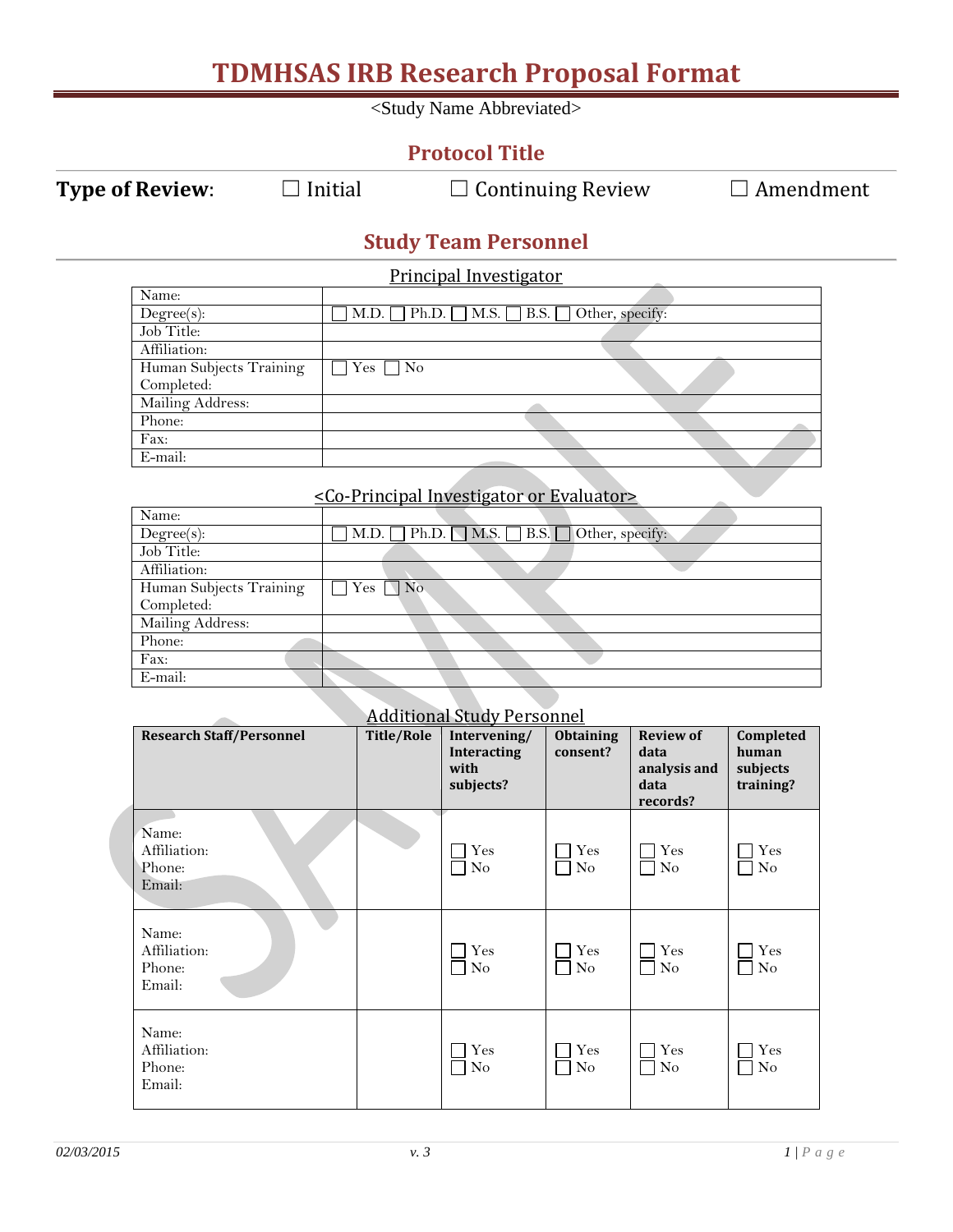## **TDMHSAS IRB Research Proposal Format**

<Study Name Abbreviated>

| <b>Research Staff/Personnel</b>           | Title/Role | Intervening/<br>Interacting<br>with<br>subjects? | <b>Obtaining</b><br>consent? | <b>Review of</b><br>data<br>analysis and<br>data<br>records? | Completed<br>human<br>subjects<br>training? |
|-------------------------------------------|------------|--------------------------------------------------|------------------------------|--------------------------------------------------------------|---------------------------------------------|
| Name:<br>Affiliation:<br>Phone:<br>Email: |            | $\rm Yes$<br>N <sub>o</sub>                      | Yes<br>N <sub>o</sub>        | Yes<br>No                                                    | Yes<br>N <sub>o</sub>                       |
| Name:<br>Affiliation:<br>Phone:<br>Email: |            | Yes<br>N <sub>o</sub>                            | $\rm Yes$<br>N <sub>o</sub>  | Yes<br>N <sub>o</sub>                                        | $\rm Yes$<br>N <sub>o</sub>                 |

## **Funding Information and Grant Partners**

**Purpose of this Institutional Review Board Application**

**Research Protocol**

**Objectives** 

Hypotheses/Research Questions

Design

Population

Data Collection and Storage Procedures